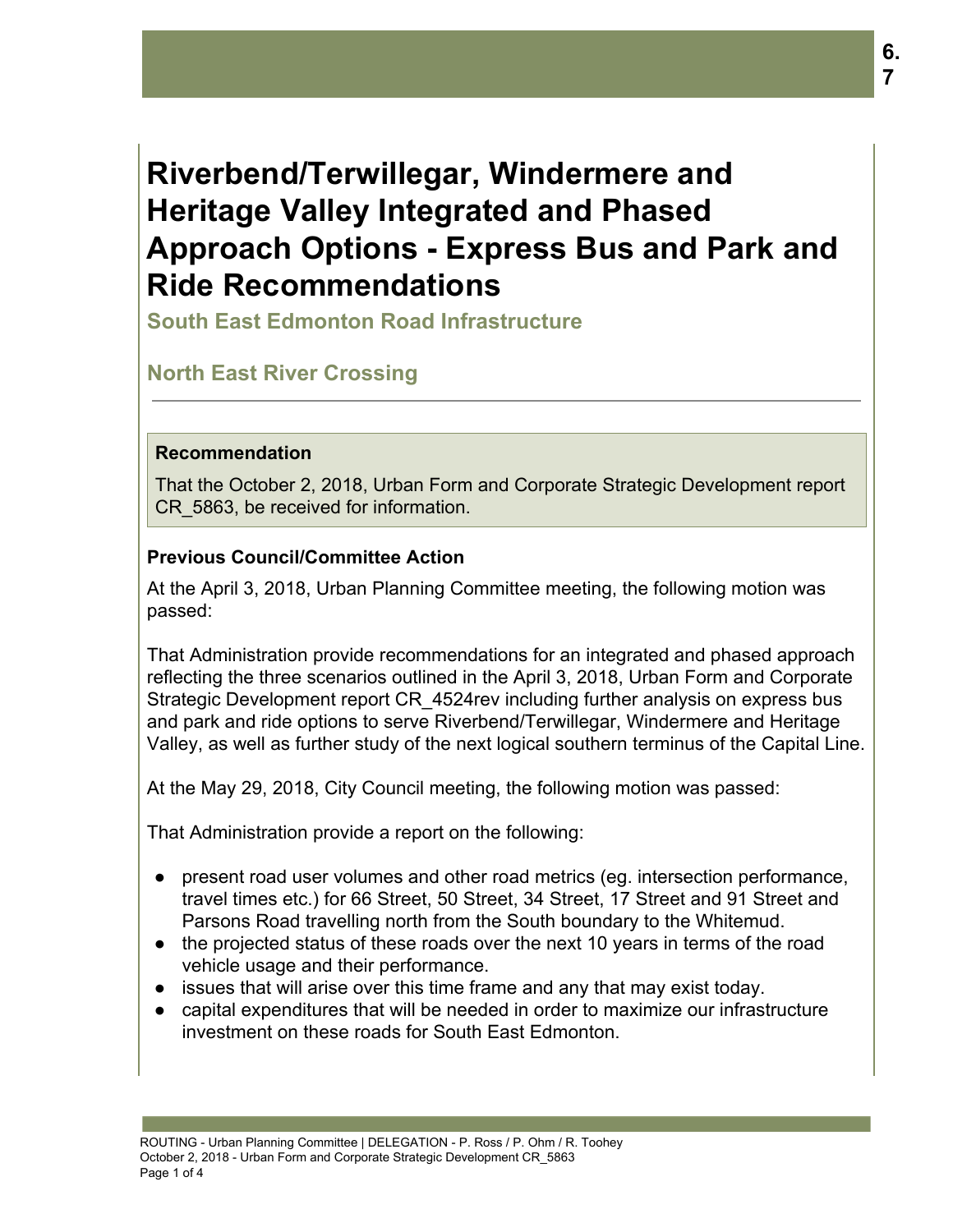## **Riverbend/Terwillegar, Windermere and Heritage Valley Integrated and Phased Approach Options - Express Bus and Park and Ride Recommendations**

At the June 12/13, 2018, City Council meeting, the following motion was passed:

That Administration:

- Immediately suspend all work relating to the North East River Crossing (including technical studies and public engagement).
- Work with Alberta Transportation and regional partners to understand the transportation, land use and regional implications stemming from the provincial announcement and report back to Committee with a recommendation for next steps.

#### **Executive Summary**

Three recent Council motions direct Administration to review network operations and recommend network improvements for the southwest, southeast and northeast quadrants of the city. These motions are best answered through work completed on a city-wide network analysis, in alignment with the development of the Transportation Master Plan as part of the City Plan. This approach will provide Council with better information with which to make decisions.

The assessment will be based on a review of network performance metrics for all modes and include recommendations for network improvements that will align with Vision 2050, City Plan, and considerations for future capital and operating budgets.

Further analysis on scenarios related to Park & Ride, Bus Rapid Transit, Express Bus and Capital Line LRT extensions south will be evaluated as part of the broader network assessment. This approach will ensure that resources are used efficiently and effectively.

#### **Report**

#### **Background**

In mid-2018, three separate Council motions directed Administration to undertake transportation network analysis for quadrants of the city.

To address these motions, transportation network planning is required for significant areas of the city. These motions are best answered through work completed on a city-wide network analysis, in alignment with the development of the Transportation Master Plan as part of the City Plan.. In the interim, cross-referenced Report CR\_5730 Terwillegar Drive Improvements provides a status update on the evaluation of Terwillegar Drive improvements.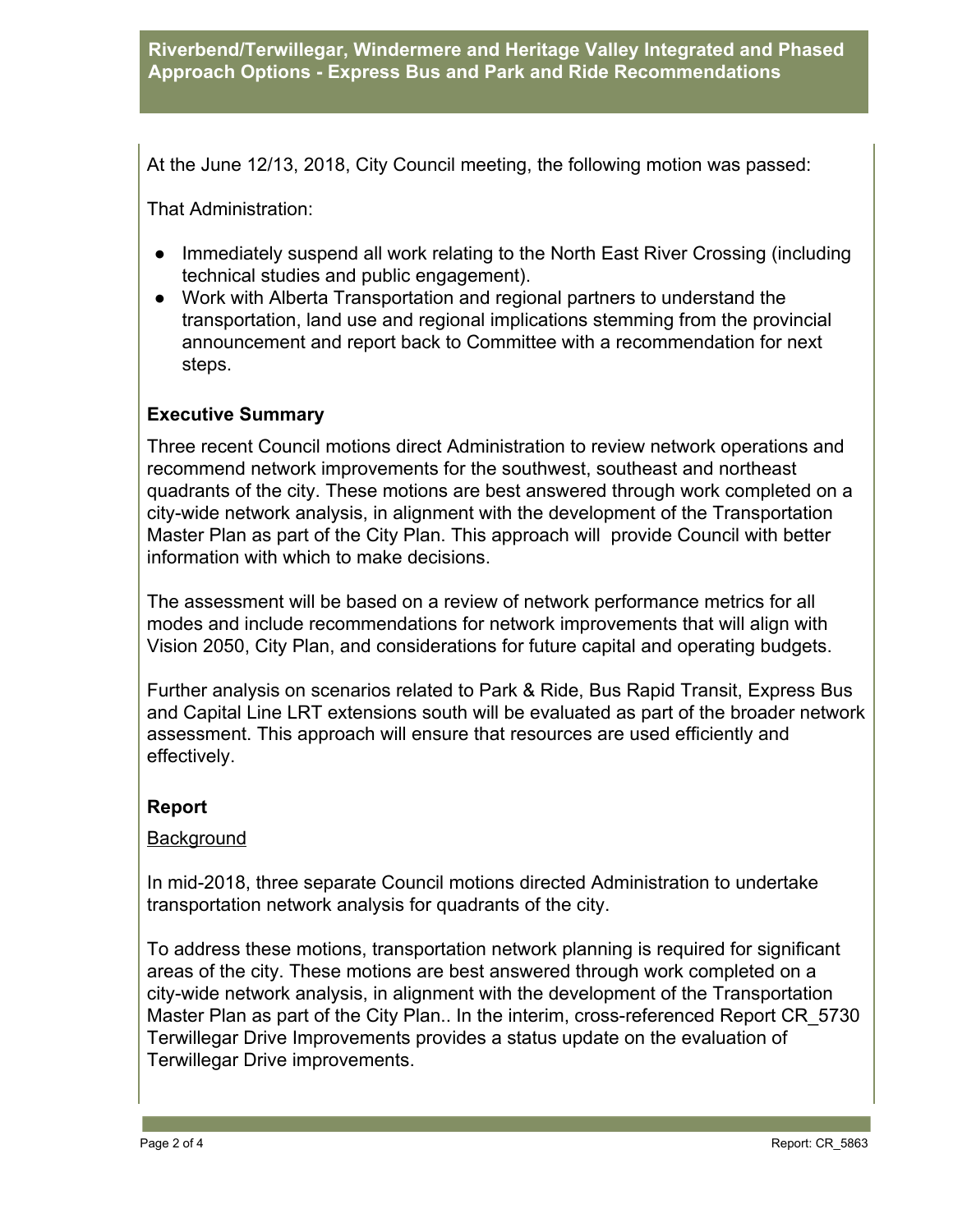# City Plan

Administration has initiated the development of the City Plan. The City Plan will define the broad land use and infrastructure systems needed to support a compact and efficient urban form enabled by improved mobility options. The Plan will also establish a hierarchy of transportation modes and priority connections that promote desired city-building objectives and a "vision for mobility" that prioritizes the effective movement of people and goods while supporting people-centred city-building objectives.

Report CR\_6161 City Plan Phase 1: Approach and Integration, presented at the August 28, 2018 Urban Planning Committee meeting, describes how the City Plan will catalyze Vision 2050 by actualizing it in a physical and built form. To help deliver on Council's four goals - healthy city, urban places, regional prosperity, climate resilience - Edmontonians, diverse communities, critical stakeholders, City Council and Administration will collaborate over the next two years to create a new approach to city-building that reflects this strategic direction.

City Plan is part of an integrated body of work that supports the implementation of Council's strategic plan. For the City Plan to meet critical success factors, such as to be completed on time, on budget, and meet objectives, it requires a commitment of resources across the organization. CR\_6162 Aligning the City Planning Work Program, also presented at August 28, 2018 Urban Planning Committee, describes how the City Planning branch will lead work to realign and refocus policy development activities to support the City Plan. To accomplish this, Administration will reallocate both human and financial resources away from activities that are no longer City priorities or that deliver lesser impact relative to the inputs they require.

City-wide network analysis of key performance metrics for all modes of transportation will act as a significant building block to the City Plan. Administration will execute a work plan to holistically address the network concerns across the city for all modes in support of the City Plan and in alignment with forecast funding availability.

Administration recommends that this holistic planning exercise be completed to comprehensively address the questions raised in the three referenced Council motions and to save time and money.

# Next Steps

To address the intent of the motions and support the development of the Transportation Master Plan within the City Plan, Administration will execute the following high level work plan: